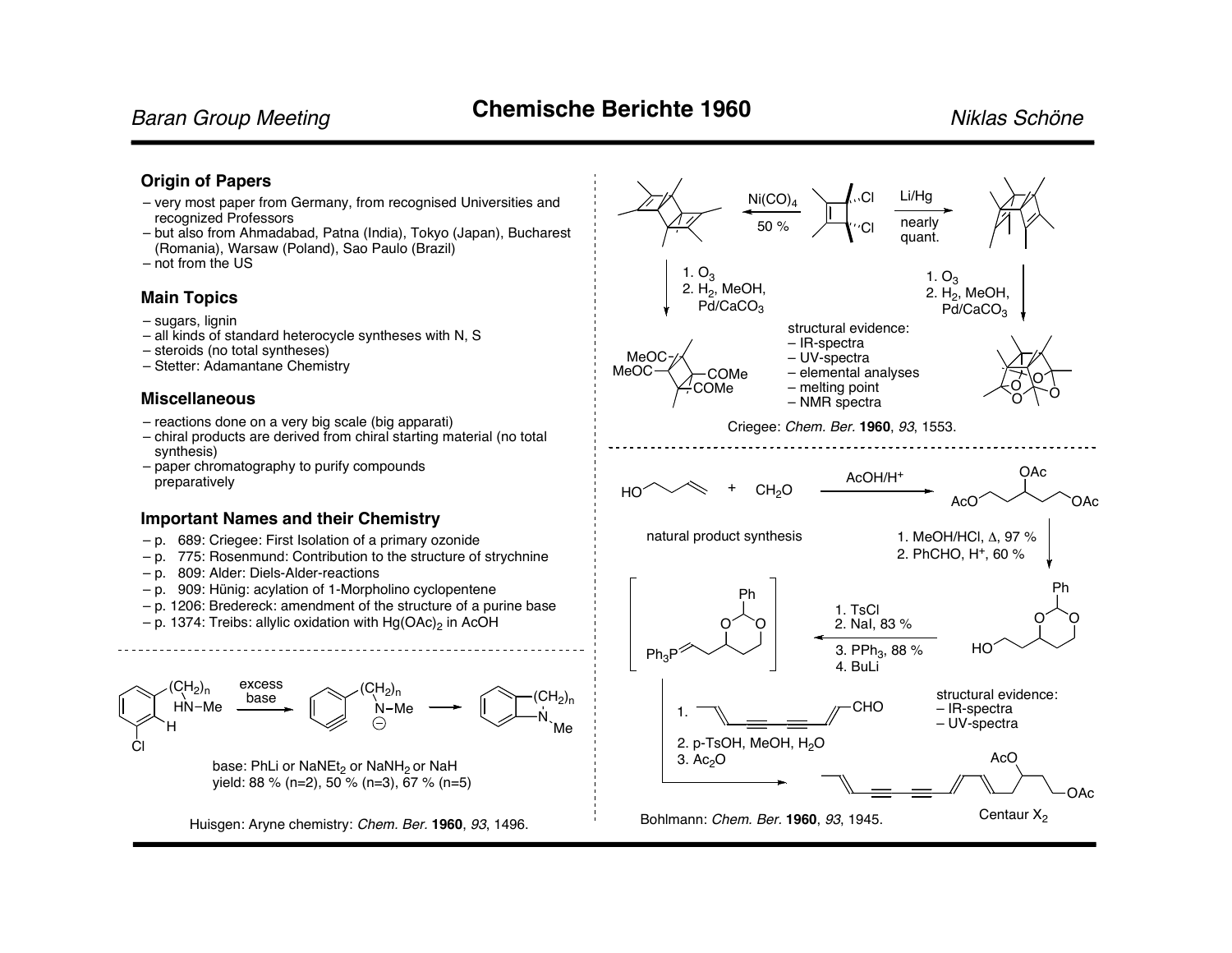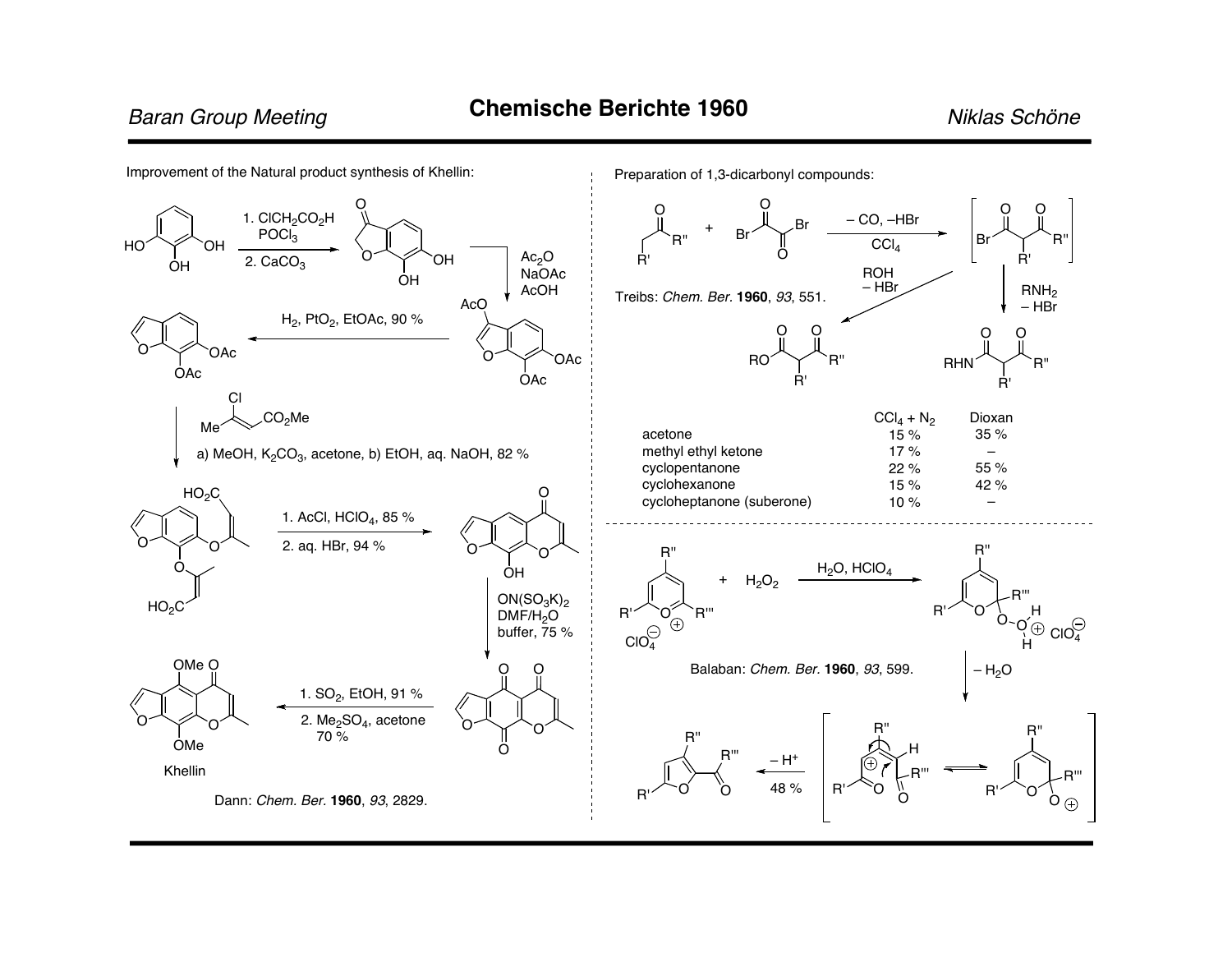$+ Ph<sub>3</sub>SiH$ 

### **Origin of Papers**

- most paper again from Germany
- but also from Budapest (Hungary), Cluj (Romania), Sofia (Bulgaria), Helsinki (Finland), Sao Paulo (Brazil), Rajasthan (India), Brussels (Belgium), Strasbourg (France), Tempe (Arizona, USA!!!), Stanford (California, USA!!!), but both articles from German postdocs! :-)

### **Main Topics**

- a little more inorganic chemistry: metal carbonyls, sandwich complexes
- still all kinds of aromatic compounds, especially heterocycles
- still sugars and steroids (no total synthesis)
- dyes
- Isolation of natural products and evidence of structure
- Synthesis of peptides (with special protecting groups) and nucleotides

### **Miscellaneous**

- once tlc plates were printed for the control of a column chromatography
- in some cases still the same names and the same chemistry as in 1960

### **Important Names and their Chemistry**

- p. 451: Wittig: Question of Intermediary Appearance of Cyclobutyne
- p. 516: Beckmann: A New Ring Opening Reaction in the Bicyclo- [2.2.1] heptane series
- p. 650: Eistert: Convenient Synthesis of Cycloundecanon
- p. 1081: Bredereck/Effenberger: Heterocycle synthesis
- p. 1138: Huisgen: Click-Chemistry
- p. 1246: Horner: New Mono- and Dihydronaphthochinones
- p. 2221: Schöllkopf: Synthesis of Alkoxycyclopropanes
- p. 2339: Criegee/Seebach: Valence Isomerizations of Cyclobutenes
- p. 2701: Vögtle: Valence Isomerisations of double Schiff bases of 1,2-diamines
- p. 2906: Schill: synthesis of catena compounds
- p. 3170: Wanzlick: formation and reactivity of Bis[1,3-diphenylimidazolidin-2-ylidenes]
- p. 3854: Schenk: four-membered ring synthesis through photo cyclo addition of maleinic anhydrate and halogenated olefins

 $R_3PO + Ph_3SiH \longrightarrow R_3P$  + Ph<sub>3</sub>SiOH  $Ph_3Si-O-SiPh_3$  $H_2$  +



A Very Special Cycloaddition:



300 ºC

Askani: *Chem. Ber.* **1965**, *98*, 3618.

Tetracyclooctane is not reacting with  $O_3$  or  $OsO<sub>4</sub>$ .





The following structure was not found as shown by spectral data:

> O  $\Omega$



addition, because the author didn't find intermediates like:





Recovering tertiary Phosphines from their Oxides with Silanes: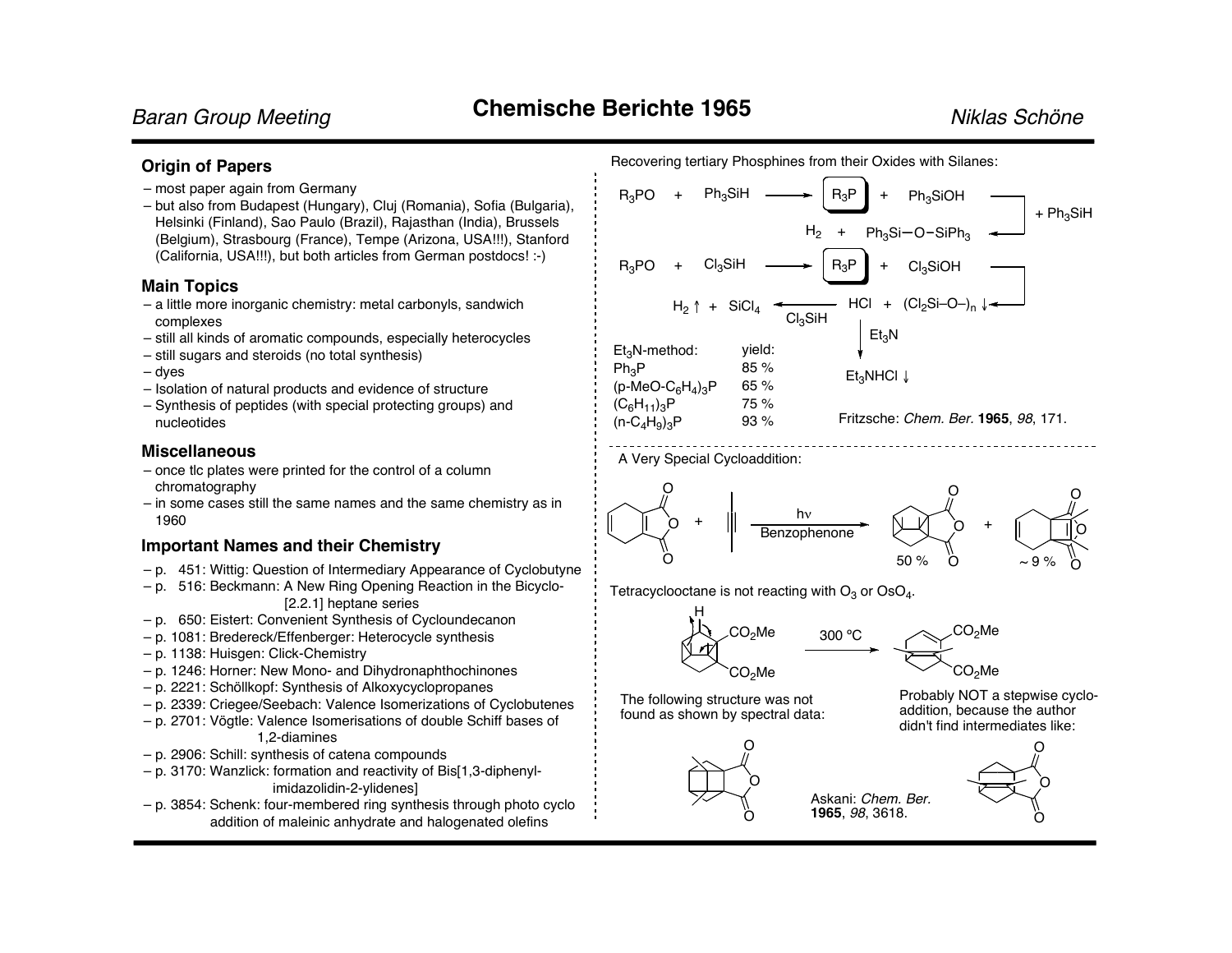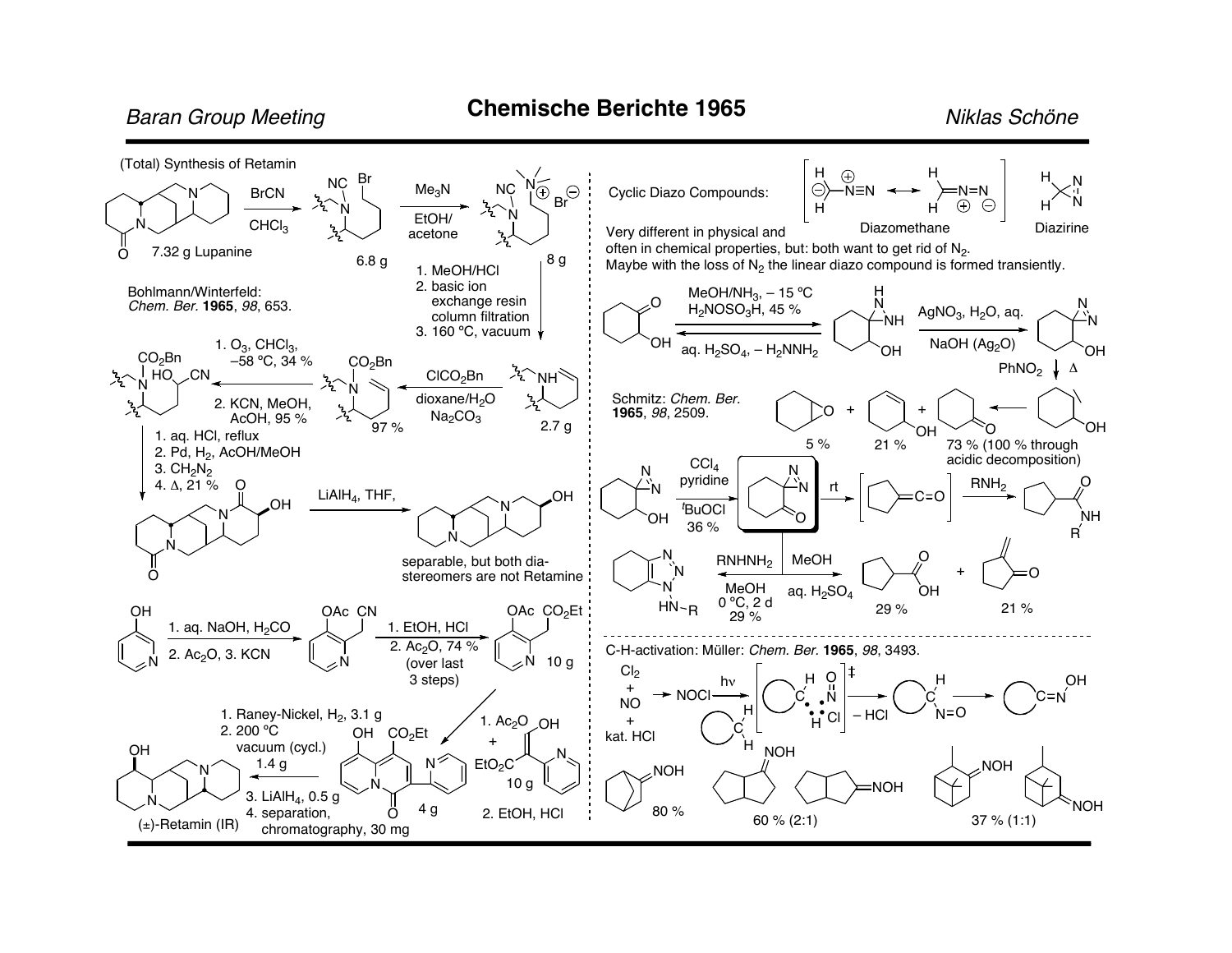### **Origin of Papers**

- even fewer papers from outside germany
- although some e. g. from Budapest (Hungary), Cluj (Romania), Sofia (Bulgaria), Sheffield (England), Rehovot (Israel), Milan (Italy), Brussels (Belgium), Tsu (Japan)
- again no contributions from the USA! :-(

### **Main Topics**

- still sugars, heterocycles, steroids, nucleosids
- still all kinds of aromatic compounds, especially heterocycles
- a little bit more peptide synthesis: activation of carboxylic groups of amino acids, protecting groups, determinaton of racemization in peptide synthesis
- phenylenes, benzannulenes

### **Miscellaneous**

- Bohlmann still isolates and synthesizes only natural products with the same unsaturated side chains, isolated for example from *bellis perennis L.* (daisy), also Criegee and Stetter still do the same as well
- less interesting papers, less fun to get through
- still no enantioselective or metal catalyzed reactions
- one paper was only about a crystal structure to figure out the structure and relative configuration of a really boring molecule

### **Important Names and their Chemistry**

- p. 339: Eicher: Reaction of Cyclopropenes with Diazoalkanes
- p. 369: Dürr: Photochemistry with Small Rings
- p. 389: Simchen: A New Pyridine Synthesis
- p. 426: Roth: Stereochemistry of Sigmatropic 1,5-H Shifts
- p. 573: Viehe: Ynamine Addition to Imines: Ring Expansion of Heterocycles by Two Carbon Atoms
- p. 1463: Regitz: Kinetic Study on the Mechanism of the Wolff rearrangement
- p. 2598: Huisgen: Contributions to the Mechanism of the Dakin-West Reaction



Clarification of results from Belleu and from Boekelheide by Mondon:



Why is the product not consistent with the one obtained by Mondons route? Mondon repeated Belleus route and found the following:



by mass spectra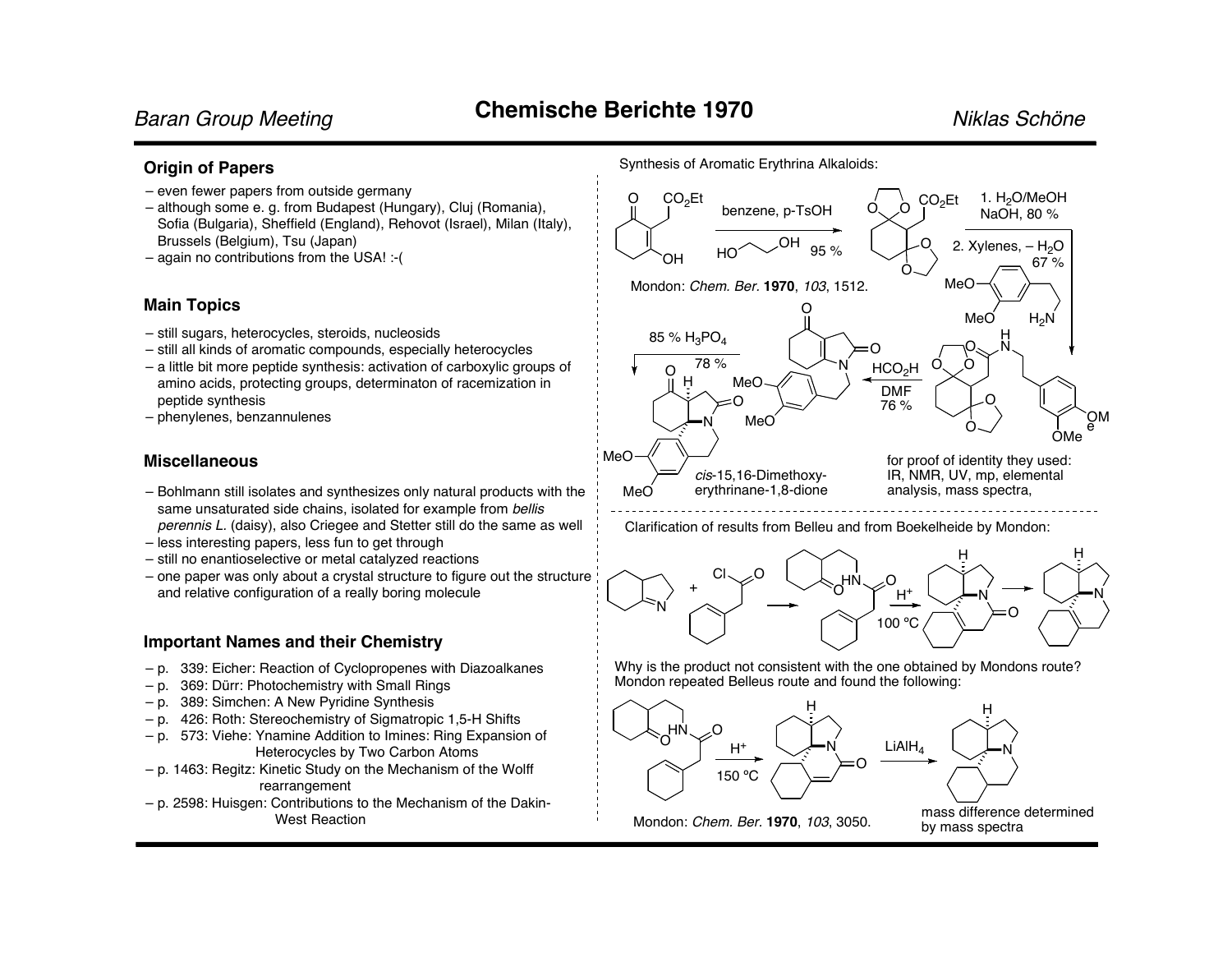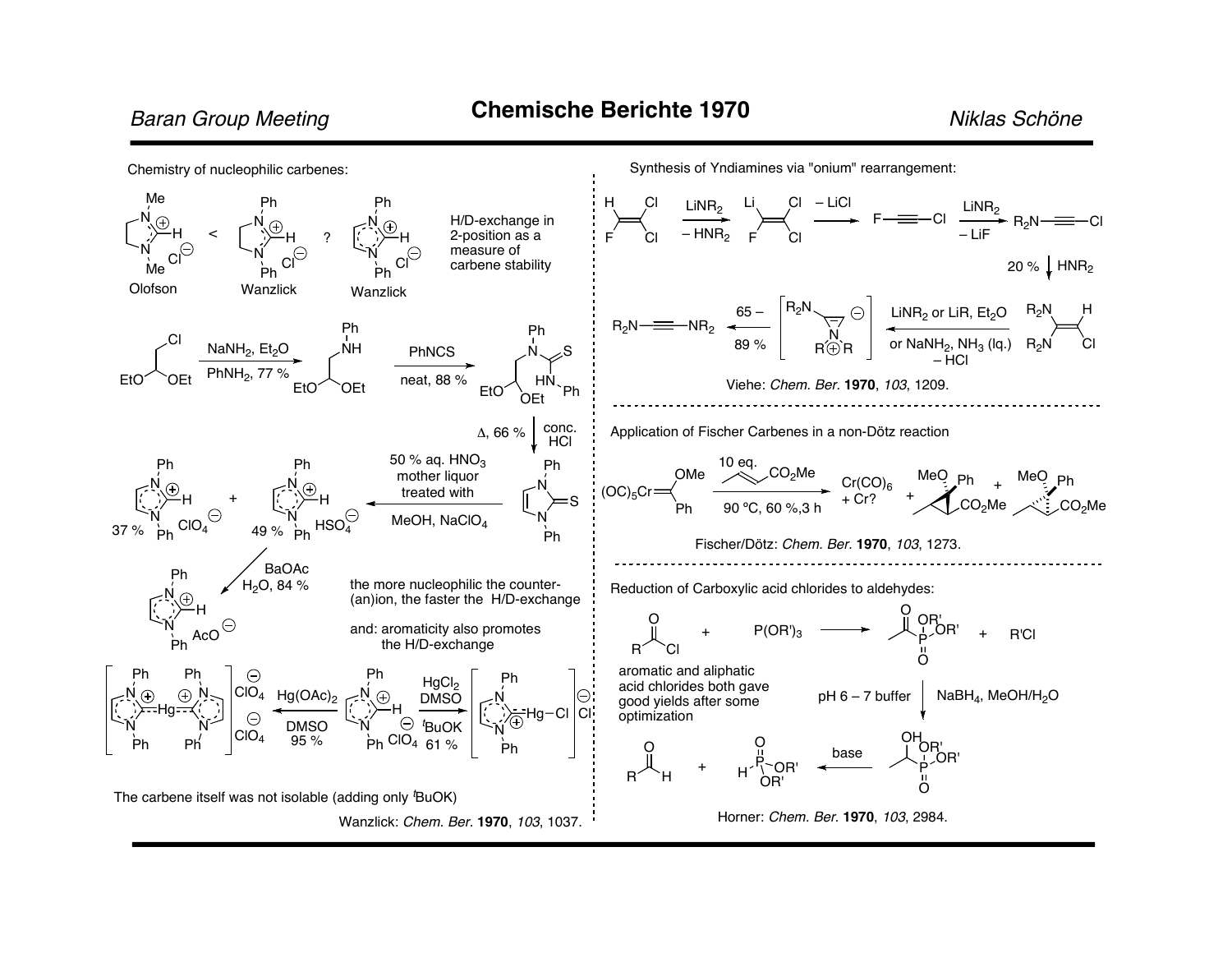### **Origin of Papers**

- nearly no papers from outside Germany anymore
- although a few from e. g. Budapest, Szeged (Hungary), Bucharest (Romania), Lodz (Poland)
- Leo A. Paquette (Columbus, Ohio, USA) published together with Armin de Meijere :-)

### **Main Topics**

- still sugars, heterocycles (easy ones), steroids, nucleosids, peptides
- more and more papers on kinetic and reaction mechanisms
- for the first time a quantum chemical study
- Electrochemistry
- in the few synthesis papers the authors write about pharmacologically interesting propertes of their molecules for the first time

### **Miscellaneous**

- Bohlmann does something new!! New molecules out of new plants! But still publishes the most papers about the chemistry he makes since 20 years. And he published a lot in 1975
- once I saw  $\text{Ai}_3\text{N}$  instead of  $\text{Et}_3\text{N}$  a very German paper!

## **Important Names and their Chemistry**

- p. 88: Severin: 1,4-Dicarbonyl Compounds from ketones and 2-Phenylhydrazonopropanal
- p. 640: Günther/Vogel: Bridged [14]Annulenes with Anthracene Perimeter (NMR-Spectroscopy)
- p. 1093: Spiteller: 16,17-Dihydroxy-9(11)-kauren-18-oic acid A Compound of Roasted Coffee
- p. 1182: Heesing: On the Mechanism of Friedel-Crafts Alkylation with allyl alcohol
- p. 1321: Schmidbaur: Gold(I) Compounds of Simple Phosphorus Ylides
- p. 2176: Conformation of protected Amino Acids: NMR and IR Investigations of Boc-L- $\alpha$ -Amino Acids
- p. 2598: Huisgen: Contributions to the Mechanism of the Dakin-West Reaction
- p. 3141: Günther: The Cope rearrangement of 3,4-Homotropylidene



For example: With  $CO<sub>2</sub>$  the products are amino acid derivatives

ketones, acyl chlorides,  $CO<sub>2</sub>$ , Isocyanates